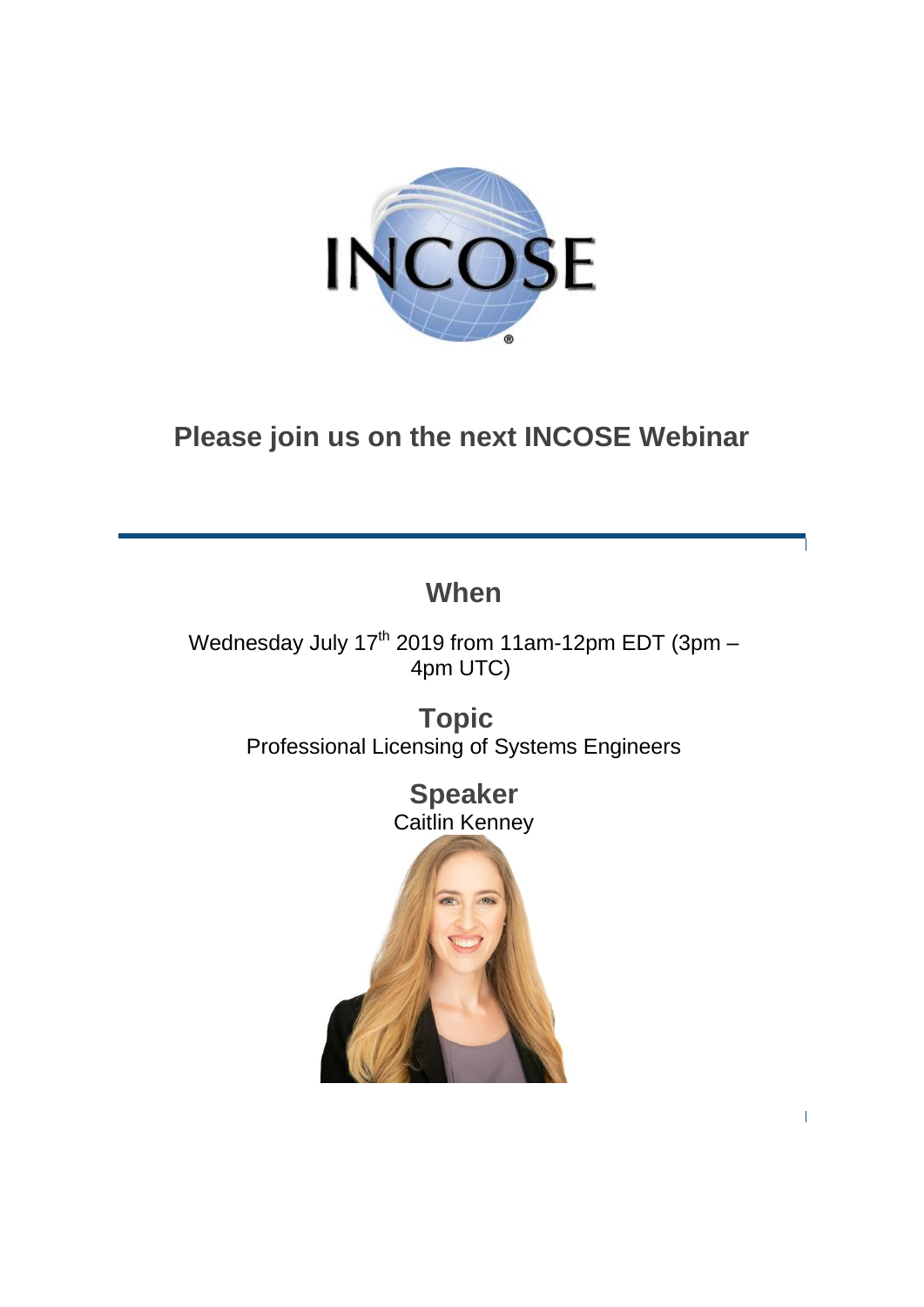### **Abstract**

Find out how professional licensure can set you apart in a competitive and diverse ISE job market. Learn about the process to become licensed and the career benefits. We'll walk through the general requirements to become licensed (education, experience, and exams), as well as what the FE and PE exams cover.

## **Biography**

Caitlin Kenney, P.E., Systems Engineer, International Systems Management Corp. is a licensed professional engineer in Maryland and Illinois. She works as a Systems Engineer on the AEGIS Combat System for the U.S. Navy. She is also a member of the IISE Professional Engineering Exam Development Committee.

### **How to Connect**

**Please click [here](https://incoseevents.webex.com/incoseevents/onstage/g.php?MTID=edb8de2b00e89b7968a746e89ad56a976) to register for the webinar and/or [here](https://incoseevents.webex.com/incoseevents/onstage/g.php?MTID=e091ddce7067178f503bcd995ac699fe4) to join the webinar.**

**Event number: 599 684 087**

**Event password: INCOSE127**

**Telephone: Primary Access Number:** USA/Canada: 1-719-325-2630 (toll) 1-855-747-8824 (toll free) **Additional Access:** International Toll- [and Toll-Free Access Numbers](https://www.myrcplus.com/cnums.asp?bwebid=8369444&ppc=4348124177&num=18557478824&num2=17193252630) **Guest Pass Code:** 434 812 4177

Questions? Go to [Webex Support](https://www.webex.com/faqs.html)

You will also find a copy of the joining instructions on the new INCOSE Connect website, at <https://connect.incose.org/Library/Webinars/Pages/INCOSE-Webinars.aspx>

## **Notice**

Note that the webinar is a combination of PowerPoint slides + audio. You need to set your browser to the url listed below to see the slides and also dial into the phone number below to hear the audio. We are using Webex for this webinar. Please note that you can now access the webinar using mobile devices. There are 300 virtual seats available for the webinar. Right now they are available on a firstcome, first-served basis.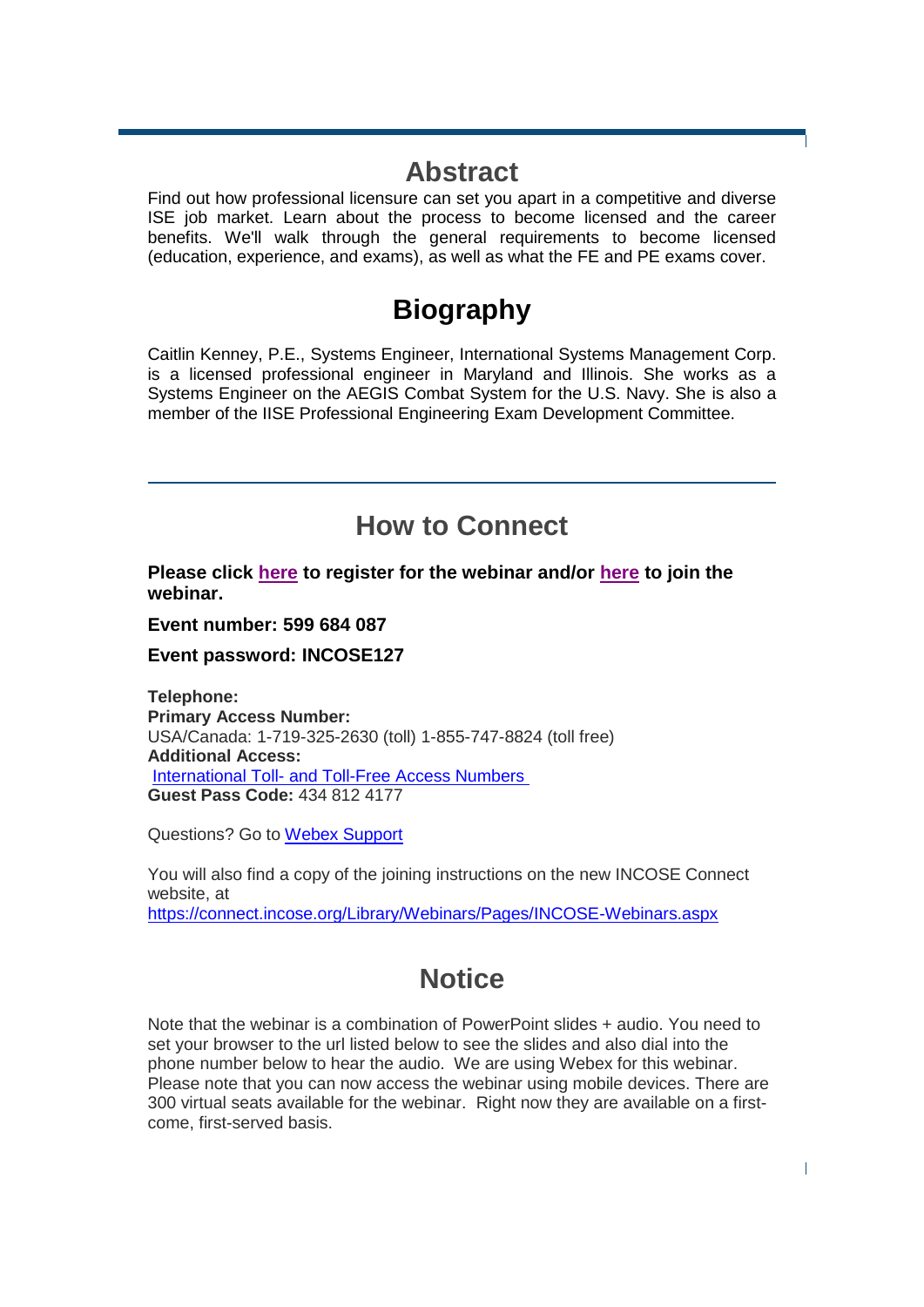Webex can be used to record meetings. By participating in this meeting, you agree that your communications may be monitored or recorded at any time during the meeting.

### **Missed the webinar?**

If you miss the webinar, you will be able to see a recording of it on INCOSE Connect at [https://connect.incose.org/Library/Webinars/Pages/INCOSE-](https://connect.incose.org/Library/Webinars/Pages/INCOSE-Webinars.aspx)[Webinars.aspx](https://connect.incose.org/Library/Webinars/Pages/INCOSE-Webinars.aspx) where you will also be able to view the previous one hundred and twenty six INCOSE webinars.

Please note that you can now receive a PDU in support of certification renewal by attending an INCOSE technical webinar. Here is the link to details about certification renewal, including information on PDUs.

<https://www.incose.org/systems-engineering-certification/certification-faqs>

Regards,

Andy Pickard Rolls-Royce Representative, INCOSE Corporate Advisory Board, [Andrew.C.Pickard@rolls-royce.com](mailto:Andrew.C.Pickard@rolls-royce.com)

### **International Toll Free and Local Phone Numbers**

| <b>USA:</b>                     | 1-605-475-5618       |
|---------------------------------|----------------------|
| <b>USA:</b>                     | 1-712-770-4217       |
| USA:                            | 1-719-325-2630       |
| Canada, Calgary:                | +1 403 407 5780      |
| <b>Canada, Montreal:</b>        | +1 514 669 5909      |
| <b>Canada, Toronto:</b>         | +1 416 915 3615      |
| <b>Canada, Vancouver:</b>       | +1 604 205 5118      |
| <b>Argentina, Buenos Aires:</b> | +54 (0) 11 5172 6019 |
| Argentina (toll free):          | 0800 800 1250        |
| Australia, Sydney:              | +61 (0) 2 8017 6391  |
| Australia, Melbourne:           | +61 (0) 3 8687 0614  |
| Australia, Brisbane:            | +61 (0) 7 3015 0608  |
| <b>Australia (toll free):</b>   | 1800720493           |
| Austria, Vienna:                | +43 (0)1 928 2722    |
| <b>Austria (toll free):</b>     | 0800 070 841         |
| <b>Bahrain, Manama:</b>         | +973 1650 0402       |
| <b>Bahrain (toll free):</b>     | 8008 1214            |
| <b>Belarus (toll free):</b>     | 8 820 0011 0353      |
| <b>Belgium, Brussels:</b>       | +32 (0) 2 400 1980   |
| <b>Belgium (toll free):</b>     | 0800 39 268          |
| <b>Bosnia and Herzegovina:</b>  | +387 7031 1461       |
| <b>Brazil, Sao Paulo:</b>       | +55 11 4935 7122     |
| <b>Brazil, Rio de Janeiro:</b>  | +55 21 4560 0023     |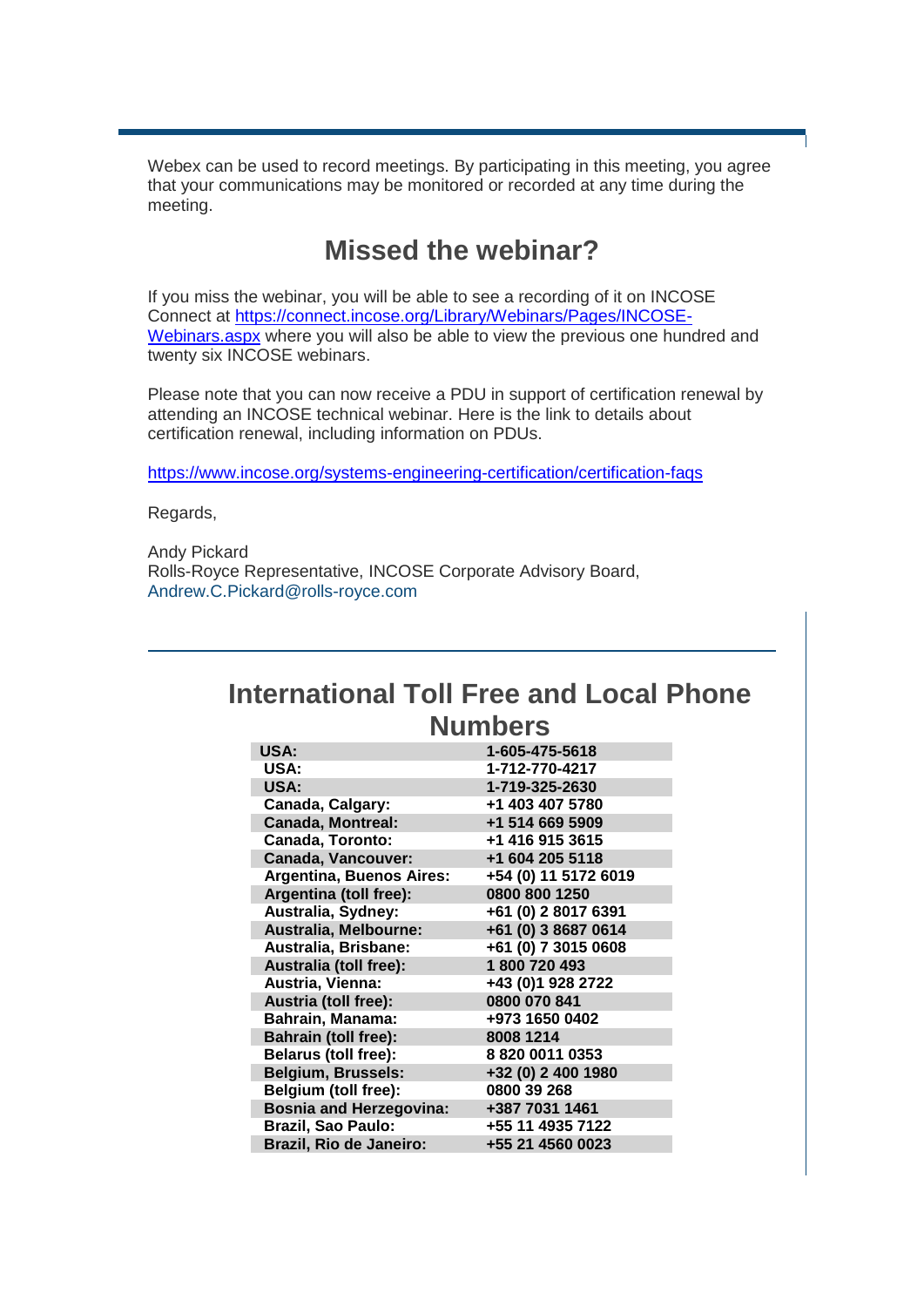| <b>Bulgaria, Sofia:</b><br>+359 (0) 2 491 7244<br>00800 111 4944<br><b>Bulgaria (toll free):</b><br><b>Cambodia, Phnom Penh:</b><br>+855 23 962 579<br>Canada (toll free):<br>18559503706<br>+56 (0) 2 2666 0711<br>Chile, Santiago:<br>171 800 835 943<br>Chile (toll free):<br>China (national):<br>+400 681 8104<br>+86 10 5667 0005<br>China, Beijing:<br>+86 21 2039 7079<br>China, Shanghai:<br>Colombia, Bogota:<br>+57 1 508 8112<br><b>Colombia (toll free):</b><br>01 800 755 0043<br><b>Costa Rica (toll free):</b><br>800 542 5331<br>Croatia (toll free):<br>0800 223 004<br>Cyprus (toll free):<br>800 97400<br><b>Czech Republic, Prague:</b><br>+420 225 986 505<br><b>Czech Republic (toll free):</b><br>800 701 236<br>Denmark, Copenhagen:<br>+45 32 71 16 70<br>80 70 35 78<br>Denmark (toll free):<br>Egypt (toll free):<br>0800 000 0401<br>+372 622 6519<br><b>Estonia, Tallinn:</b><br>800 011 1569<br>Estonia (toll free):<br>Fiji (toll free):<br>00800 3317<br>+358 (0) 9 2310 1611<br>Finland, Helsinki:<br>Finland (toll free):<br>0800 772 230<br>+33 (0) 1 76 77 22 50<br><b>France, Paris:</b><br>France (toll free):<br>0800 946 112<br>0811 655 134<br>France (national):<br>France (national):<br>0821 231 687<br>Georgia, Tbilisi:<br>+995 32 2 053 082<br>+49 (0) 69 5060 9515<br>Germany, Frankfurt:<br><b>Germany, Munich:</b><br>+49 (0) 89 24443 2900<br>01801 001 378<br><b>Germany (national):</b><br><b>Germany (toll free):</b><br>0800 588 9225<br>Greece, Athens:<br>+30 211 181 3815<br>Greece (toll free):<br>00800 128 811<br>+852 3018 9103<br>Hong Kong:<br>Hong Kong (toll free):<br>800 968 082<br>Hungary, Budapest:<br>+36 1 808 8134<br>Hungary (toll free):<br>068 001 9662<br>Iceland (toll free):<br>800 9841<br>India, Delhi:<br>+91 11 6310 0272<br>India, Mumbai:<br>+91 22 6310 0274<br>India, Chennai:<br>+91 44 6310 0227<br>India, Bangalore:<br>+91 80 6760 8747<br>India (toll free):<br>1800 3010 1564<br>Indonesia, Jakarta:<br>+62 21 2188 9079<br>007 803 321 8120<br>Indonesia (toll free):<br>Ireland, Dublin:<br>+353 (0) 1 246 5614<br>0818 270 287<br>Ireland (national):<br>Ireland (toll free):<br>1800 937 695<br>Ireland (national):<br>1890 907 722<br>Israel, Tel Aviv:<br>+972 (0)3 763 0384<br>180 921 2890<br>Israel (toll free): | Brazil (toll free): | 0800 887 0283 |
|--------------------------------------------------------------------------------------------------------------------------------------------------------------------------------------------------------------------------------------------------------------------------------------------------------------------------------------------------------------------------------------------------------------------------------------------------------------------------------------------------------------------------------------------------------------------------------------------------------------------------------------------------------------------------------------------------------------------------------------------------------------------------------------------------------------------------------------------------------------------------------------------------------------------------------------------------------------------------------------------------------------------------------------------------------------------------------------------------------------------------------------------------------------------------------------------------------------------------------------------------------------------------------------------------------------------------------------------------------------------------------------------------------------------------------------------------------------------------------------------------------------------------------------------------------------------------------------------------------------------------------------------------------------------------------------------------------------------------------------------------------------------------------------------------------------------------------------------------------------------------------------------------------------------------------------------------------------------------------------------------------------------------------------------------------------------------------------------------------------------------------------------------------------------------------------------------------------------------------------------------------------------------------------------------------------------------|---------------------|---------------|
|                                                                                                                                                                                                                                                                                                                                                                                                                                                                                                                                                                                                                                                                                                                                                                                                                                                                                                                                                                                                                                                                                                                                                                                                                                                                                                                                                                                                                                                                                                                                                                                                                                                                                                                                                                                                                                                                                                                                                                                                                                                                                                                                                                                                                                                                                                                          |                     |               |
|                                                                                                                                                                                                                                                                                                                                                                                                                                                                                                                                                                                                                                                                                                                                                                                                                                                                                                                                                                                                                                                                                                                                                                                                                                                                                                                                                                                                                                                                                                                                                                                                                                                                                                                                                                                                                                                                                                                                                                                                                                                                                                                                                                                                                                                                                                                          |                     |               |
|                                                                                                                                                                                                                                                                                                                                                                                                                                                                                                                                                                                                                                                                                                                                                                                                                                                                                                                                                                                                                                                                                                                                                                                                                                                                                                                                                                                                                                                                                                                                                                                                                                                                                                                                                                                                                                                                                                                                                                                                                                                                                                                                                                                                                                                                                                                          |                     |               |
|                                                                                                                                                                                                                                                                                                                                                                                                                                                                                                                                                                                                                                                                                                                                                                                                                                                                                                                                                                                                                                                                                                                                                                                                                                                                                                                                                                                                                                                                                                                                                                                                                                                                                                                                                                                                                                                                                                                                                                                                                                                                                                                                                                                                                                                                                                                          |                     |               |
|                                                                                                                                                                                                                                                                                                                                                                                                                                                                                                                                                                                                                                                                                                                                                                                                                                                                                                                                                                                                                                                                                                                                                                                                                                                                                                                                                                                                                                                                                                                                                                                                                                                                                                                                                                                                                                                                                                                                                                                                                                                                                                                                                                                                                                                                                                                          |                     |               |
|                                                                                                                                                                                                                                                                                                                                                                                                                                                                                                                                                                                                                                                                                                                                                                                                                                                                                                                                                                                                                                                                                                                                                                                                                                                                                                                                                                                                                                                                                                                                                                                                                                                                                                                                                                                                                                                                                                                                                                                                                                                                                                                                                                                                                                                                                                                          |                     |               |
|                                                                                                                                                                                                                                                                                                                                                                                                                                                                                                                                                                                                                                                                                                                                                                                                                                                                                                                                                                                                                                                                                                                                                                                                                                                                                                                                                                                                                                                                                                                                                                                                                                                                                                                                                                                                                                                                                                                                                                                                                                                                                                                                                                                                                                                                                                                          |                     |               |
|                                                                                                                                                                                                                                                                                                                                                                                                                                                                                                                                                                                                                                                                                                                                                                                                                                                                                                                                                                                                                                                                                                                                                                                                                                                                                                                                                                                                                                                                                                                                                                                                                                                                                                                                                                                                                                                                                                                                                                                                                                                                                                                                                                                                                                                                                                                          |                     |               |
|                                                                                                                                                                                                                                                                                                                                                                                                                                                                                                                                                                                                                                                                                                                                                                                                                                                                                                                                                                                                                                                                                                                                                                                                                                                                                                                                                                                                                                                                                                                                                                                                                                                                                                                                                                                                                                                                                                                                                                                                                                                                                                                                                                                                                                                                                                                          |                     |               |
|                                                                                                                                                                                                                                                                                                                                                                                                                                                                                                                                                                                                                                                                                                                                                                                                                                                                                                                                                                                                                                                                                                                                                                                                                                                                                                                                                                                                                                                                                                                                                                                                                                                                                                                                                                                                                                                                                                                                                                                                                                                                                                                                                                                                                                                                                                                          |                     |               |
|                                                                                                                                                                                                                                                                                                                                                                                                                                                                                                                                                                                                                                                                                                                                                                                                                                                                                                                                                                                                                                                                                                                                                                                                                                                                                                                                                                                                                                                                                                                                                                                                                                                                                                                                                                                                                                                                                                                                                                                                                                                                                                                                                                                                                                                                                                                          |                     |               |
|                                                                                                                                                                                                                                                                                                                                                                                                                                                                                                                                                                                                                                                                                                                                                                                                                                                                                                                                                                                                                                                                                                                                                                                                                                                                                                                                                                                                                                                                                                                                                                                                                                                                                                                                                                                                                                                                                                                                                                                                                                                                                                                                                                                                                                                                                                                          |                     |               |
|                                                                                                                                                                                                                                                                                                                                                                                                                                                                                                                                                                                                                                                                                                                                                                                                                                                                                                                                                                                                                                                                                                                                                                                                                                                                                                                                                                                                                                                                                                                                                                                                                                                                                                                                                                                                                                                                                                                                                                                                                                                                                                                                                                                                                                                                                                                          |                     |               |
|                                                                                                                                                                                                                                                                                                                                                                                                                                                                                                                                                                                                                                                                                                                                                                                                                                                                                                                                                                                                                                                                                                                                                                                                                                                                                                                                                                                                                                                                                                                                                                                                                                                                                                                                                                                                                                                                                                                                                                                                                                                                                                                                                                                                                                                                                                                          |                     |               |
|                                                                                                                                                                                                                                                                                                                                                                                                                                                                                                                                                                                                                                                                                                                                                                                                                                                                                                                                                                                                                                                                                                                                                                                                                                                                                                                                                                                                                                                                                                                                                                                                                                                                                                                                                                                                                                                                                                                                                                                                                                                                                                                                                                                                                                                                                                                          |                     |               |
|                                                                                                                                                                                                                                                                                                                                                                                                                                                                                                                                                                                                                                                                                                                                                                                                                                                                                                                                                                                                                                                                                                                                                                                                                                                                                                                                                                                                                                                                                                                                                                                                                                                                                                                                                                                                                                                                                                                                                                                                                                                                                                                                                                                                                                                                                                                          |                     |               |
|                                                                                                                                                                                                                                                                                                                                                                                                                                                                                                                                                                                                                                                                                                                                                                                                                                                                                                                                                                                                                                                                                                                                                                                                                                                                                                                                                                                                                                                                                                                                                                                                                                                                                                                                                                                                                                                                                                                                                                                                                                                                                                                                                                                                                                                                                                                          |                     |               |
|                                                                                                                                                                                                                                                                                                                                                                                                                                                                                                                                                                                                                                                                                                                                                                                                                                                                                                                                                                                                                                                                                                                                                                                                                                                                                                                                                                                                                                                                                                                                                                                                                                                                                                                                                                                                                                                                                                                                                                                                                                                                                                                                                                                                                                                                                                                          |                     |               |
|                                                                                                                                                                                                                                                                                                                                                                                                                                                                                                                                                                                                                                                                                                                                                                                                                                                                                                                                                                                                                                                                                                                                                                                                                                                                                                                                                                                                                                                                                                                                                                                                                                                                                                                                                                                                                                                                                                                                                                                                                                                                                                                                                                                                                                                                                                                          |                     |               |
|                                                                                                                                                                                                                                                                                                                                                                                                                                                                                                                                                                                                                                                                                                                                                                                                                                                                                                                                                                                                                                                                                                                                                                                                                                                                                                                                                                                                                                                                                                                                                                                                                                                                                                                                                                                                                                                                                                                                                                                                                                                                                                                                                                                                                                                                                                                          |                     |               |
|                                                                                                                                                                                                                                                                                                                                                                                                                                                                                                                                                                                                                                                                                                                                                                                                                                                                                                                                                                                                                                                                                                                                                                                                                                                                                                                                                                                                                                                                                                                                                                                                                                                                                                                                                                                                                                                                                                                                                                                                                                                                                                                                                                                                                                                                                                                          |                     |               |
|                                                                                                                                                                                                                                                                                                                                                                                                                                                                                                                                                                                                                                                                                                                                                                                                                                                                                                                                                                                                                                                                                                                                                                                                                                                                                                                                                                                                                                                                                                                                                                                                                                                                                                                                                                                                                                                                                                                                                                                                                                                                                                                                                                                                                                                                                                                          |                     |               |
|                                                                                                                                                                                                                                                                                                                                                                                                                                                                                                                                                                                                                                                                                                                                                                                                                                                                                                                                                                                                                                                                                                                                                                                                                                                                                                                                                                                                                                                                                                                                                                                                                                                                                                                                                                                                                                                                                                                                                                                                                                                                                                                                                                                                                                                                                                                          |                     |               |
|                                                                                                                                                                                                                                                                                                                                                                                                                                                                                                                                                                                                                                                                                                                                                                                                                                                                                                                                                                                                                                                                                                                                                                                                                                                                                                                                                                                                                                                                                                                                                                                                                                                                                                                                                                                                                                                                                                                                                                                                                                                                                                                                                                                                                                                                                                                          |                     |               |
|                                                                                                                                                                                                                                                                                                                                                                                                                                                                                                                                                                                                                                                                                                                                                                                                                                                                                                                                                                                                                                                                                                                                                                                                                                                                                                                                                                                                                                                                                                                                                                                                                                                                                                                                                                                                                                                                                                                                                                                                                                                                                                                                                                                                                                                                                                                          |                     |               |
|                                                                                                                                                                                                                                                                                                                                                                                                                                                                                                                                                                                                                                                                                                                                                                                                                                                                                                                                                                                                                                                                                                                                                                                                                                                                                                                                                                                                                                                                                                                                                                                                                                                                                                                                                                                                                                                                                                                                                                                                                                                                                                                                                                                                                                                                                                                          |                     |               |
|                                                                                                                                                                                                                                                                                                                                                                                                                                                                                                                                                                                                                                                                                                                                                                                                                                                                                                                                                                                                                                                                                                                                                                                                                                                                                                                                                                                                                                                                                                                                                                                                                                                                                                                                                                                                                                                                                                                                                                                                                                                                                                                                                                                                                                                                                                                          |                     |               |
|                                                                                                                                                                                                                                                                                                                                                                                                                                                                                                                                                                                                                                                                                                                                                                                                                                                                                                                                                                                                                                                                                                                                                                                                                                                                                                                                                                                                                                                                                                                                                                                                                                                                                                                                                                                                                                                                                                                                                                                                                                                                                                                                                                                                                                                                                                                          |                     |               |
|                                                                                                                                                                                                                                                                                                                                                                                                                                                                                                                                                                                                                                                                                                                                                                                                                                                                                                                                                                                                                                                                                                                                                                                                                                                                                                                                                                                                                                                                                                                                                                                                                                                                                                                                                                                                                                                                                                                                                                                                                                                                                                                                                                                                                                                                                                                          |                     |               |
|                                                                                                                                                                                                                                                                                                                                                                                                                                                                                                                                                                                                                                                                                                                                                                                                                                                                                                                                                                                                                                                                                                                                                                                                                                                                                                                                                                                                                                                                                                                                                                                                                                                                                                                                                                                                                                                                                                                                                                                                                                                                                                                                                                                                                                                                                                                          |                     |               |
|                                                                                                                                                                                                                                                                                                                                                                                                                                                                                                                                                                                                                                                                                                                                                                                                                                                                                                                                                                                                                                                                                                                                                                                                                                                                                                                                                                                                                                                                                                                                                                                                                                                                                                                                                                                                                                                                                                                                                                                                                                                                                                                                                                                                                                                                                                                          |                     |               |
|                                                                                                                                                                                                                                                                                                                                                                                                                                                                                                                                                                                                                                                                                                                                                                                                                                                                                                                                                                                                                                                                                                                                                                                                                                                                                                                                                                                                                                                                                                                                                                                                                                                                                                                                                                                                                                                                                                                                                                                                                                                                                                                                                                                                                                                                                                                          |                     |               |
|                                                                                                                                                                                                                                                                                                                                                                                                                                                                                                                                                                                                                                                                                                                                                                                                                                                                                                                                                                                                                                                                                                                                                                                                                                                                                                                                                                                                                                                                                                                                                                                                                                                                                                                                                                                                                                                                                                                                                                                                                                                                                                                                                                                                                                                                                                                          |                     |               |
|                                                                                                                                                                                                                                                                                                                                                                                                                                                                                                                                                                                                                                                                                                                                                                                                                                                                                                                                                                                                                                                                                                                                                                                                                                                                                                                                                                                                                                                                                                                                                                                                                                                                                                                                                                                                                                                                                                                                                                                                                                                                                                                                                                                                                                                                                                                          |                     |               |
|                                                                                                                                                                                                                                                                                                                                                                                                                                                                                                                                                                                                                                                                                                                                                                                                                                                                                                                                                                                                                                                                                                                                                                                                                                                                                                                                                                                                                                                                                                                                                                                                                                                                                                                                                                                                                                                                                                                                                                                                                                                                                                                                                                                                                                                                                                                          |                     |               |
|                                                                                                                                                                                                                                                                                                                                                                                                                                                                                                                                                                                                                                                                                                                                                                                                                                                                                                                                                                                                                                                                                                                                                                                                                                                                                                                                                                                                                                                                                                                                                                                                                                                                                                                                                                                                                                                                                                                                                                                                                                                                                                                                                                                                                                                                                                                          |                     |               |
|                                                                                                                                                                                                                                                                                                                                                                                                                                                                                                                                                                                                                                                                                                                                                                                                                                                                                                                                                                                                                                                                                                                                                                                                                                                                                                                                                                                                                                                                                                                                                                                                                                                                                                                                                                                                                                                                                                                                                                                                                                                                                                                                                                                                                                                                                                                          |                     |               |
|                                                                                                                                                                                                                                                                                                                                                                                                                                                                                                                                                                                                                                                                                                                                                                                                                                                                                                                                                                                                                                                                                                                                                                                                                                                                                                                                                                                                                                                                                                                                                                                                                                                                                                                                                                                                                                                                                                                                                                                                                                                                                                                                                                                                                                                                                                                          |                     |               |
|                                                                                                                                                                                                                                                                                                                                                                                                                                                                                                                                                                                                                                                                                                                                                                                                                                                                                                                                                                                                                                                                                                                                                                                                                                                                                                                                                                                                                                                                                                                                                                                                                                                                                                                                                                                                                                                                                                                                                                                                                                                                                                                                                                                                                                                                                                                          |                     |               |
|                                                                                                                                                                                                                                                                                                                                                                                                                                                                                                                                                                                                                                                                                                                                                                                                                                                                                                                                                                                                                                                                                                                                                                                                                                                                                                                                                                                                                                                                                                                                                                                                                                                                                                                                                                                                                                                                                                                                                                                                                                                                                                                                                                                                                                                                                                                          |                     |               |
|                                                                                                                                                                                                                                                                                                                                                                                                                                                                                                                                                                                                                                                                                                                                                                                                                                                                                                                                                                                                                                                                                                                                                                                                                                                                                                                                                                                                                                                                                                                                                                                                                                                                                                                                                                                                                                                                                                                                                                                                                                                                                                                                                                                                                                                                                                                          |                     |               |
|                                                                                                                                                                                                                                                                                                                                                                                                                                                                                                                                                                                                                                                                                                                                                                                                                                                                                                                                                                                                                                                                                                                                                                                                                                                                                                                                                                                                                                                                                                                                                                                                                                                                                                                                                                                                                                                                                                                                                                                                                                                                                                                                                                                                                                                                                                                          |                     |               |
|                                                                                                                                                                                                                                                                                                                                                                                                                                                                                                                                                                                                                                                                                                                                                                                                                                                                                                                                                                                                                                                                                                                                                                                                                                                                                                                                                                                                                                                                                                                                                                                                                                                                                                                                                                                                                                                                                                                                                                                                                                                                                                                                                                                                                                                                                                                          |                     |               |
|                                                                                                                                                                                                                                                                                                                                                                                                                                                                                                                                                                                                                                                                                                                                                                                                                                                                                                                                                                                                                                                                                                                                                                                                                                                                                                                                                                                                                                                                                                                                                                                                                                                                                                                                                                                                                                                                                                                                                                                                                                                                                                                                                                                                                                                                                                                          |                     |               |
|                                                                                                                                                                                                                                                                                                                                                                                                                                                                                                                                                                                                                                                                                                                                                                                                                                                                                                                                                                                                                                                                                                                                                                                                                                                                                                                                                                                                                                                                                                                                                                                                                                                                                                                                                                                                                                                                                                                                                                                                                                                                                                                                                                                                                                                                                                                          |                     |               |
|                                                                                                                                                                                                                                                                                                                                                                                                                                                                                                                                                                                                                                                                                                                                                                                                                                                                                                                                                                                                                                                                                                                                                                                                                                                                                                                                                                                                                                                                                                                                                                                                                                                                                                                                                                                                                                                                                                                                                                                                                                                                                                                                                                                                                                                                                                                          |                     |               |
|                                                                                                                                                                                                                                                                                                                                                                                                                                                                                                                                                                                                                                                                                                                                                                                                                                                                                                                                                                                                                                                                                                                                                                                                                                                                                                                                                                                                                                                                                                                                                                                                                                                                                                                                                                                                                                                                                                                                                                                                                                                                                                                                                                                                                                                                                                                          |                     |               |
|                                                                                                                                                                                                                                                                                                                                                                                                                                                                                                                                                                                                                                                                                                                                                                                                                                                                                                                                                                                                                                                                                                                                                                                                                                                                                                                                                                                                                                                                                                                                                                                                                                                                                                                                                                                                                                                                                                                                                                                                                                                                                                                                                                                                                                                                                                                          |                     |               |
|                                                                                                                                                                                                                                                                                                                                                                                                                                                                                                                                                                                                                                                                                                                                                                                                                                                                                                                                                                                                                                                                                                                                                                                                                                                                                                                                                                                                                                                                                                                                                                                                                                                                                                                                                                                                                                                                                                                                                                                                                                                                                                                                                                                                                                                                                                                          |                     |               |
|                                                                                                                                                                                                                                                                                                                                                                                                                                                                                                                                                                                                                                                                                                                                                                                                                                                                                                                                                                                                                                                                                                                                                                                                                                                                                                                                                                                                                                                                                                                                                                                                                                                                                                                                                                                                                                                                                                                                                                                                                                                                                                                                                                                                                                                                                                                          |                     |               |
|                                                                                                                                                                                                                                                                                                                                                                                                                                                                                                                                                                                                                                                                                                                                                                                                                                                                                                                                                                                                                                                                                                                                                                                                                                                                                                                                                                                                                                                                                                                                                                                                                                                                                                                                                                                                                                                                                                                                                                                                                                                                                                                                                                                                                                                                                                                          |                     |               |
|                                                                                                                                                                                                                                                                                                                                                                                                                                                                                                                                                                                                                                                                                                                                                                                                                                                                                                                                                                                                                                                                                                                                                                                                                                                                                                                                                                                                                                                                                                                                                                                                                                                                                                                                                                                                                                                                                                                                                                                                                                                                                                                                                                                                                                                                                                                          |                     |               |
|                                                                                                                                                                                                                                                                                                                                                                                                                                                                                                                                                                                                                                                                                                                                                                                                                                                                                                                                                                                                                                                                                                                                                                                                                                                                                                                                                                                                                                                                                                                                                                                                                                                                                                                                                                                                                                                                                                                                                                                                                                                                                                                                                                                                                                                                                                                          |                     |               |
|                                                                                                                                                                                                                                                                                                                                                                                                                                                                                                                                                                                                                                                                                                                                                                                                                                                                                                                                                                                                                                                                                                                                                                                                                                                                                                                                                                                                                                                                                                                                                                                                                                                                                                                                                                                                                                                                                                                                                                                                                                                                                                                                                                                                                                                                                                                          |                     |               |
| Italy, Milan:<br>+39 02 3046 4837                                                                                                                                                                                                                                                                                                                                                                                                                                                                                                                                                                                                                                                                                                                                                                                                                                                                                                                                                                                                                                                                                                                                                                                                                                                                                                                                                                                                                                                                                                                                                                                                                                                                                                                                                                                                                                                                                                                                                                                                                                                                                                                                                                                                                                                                                        |                     |               |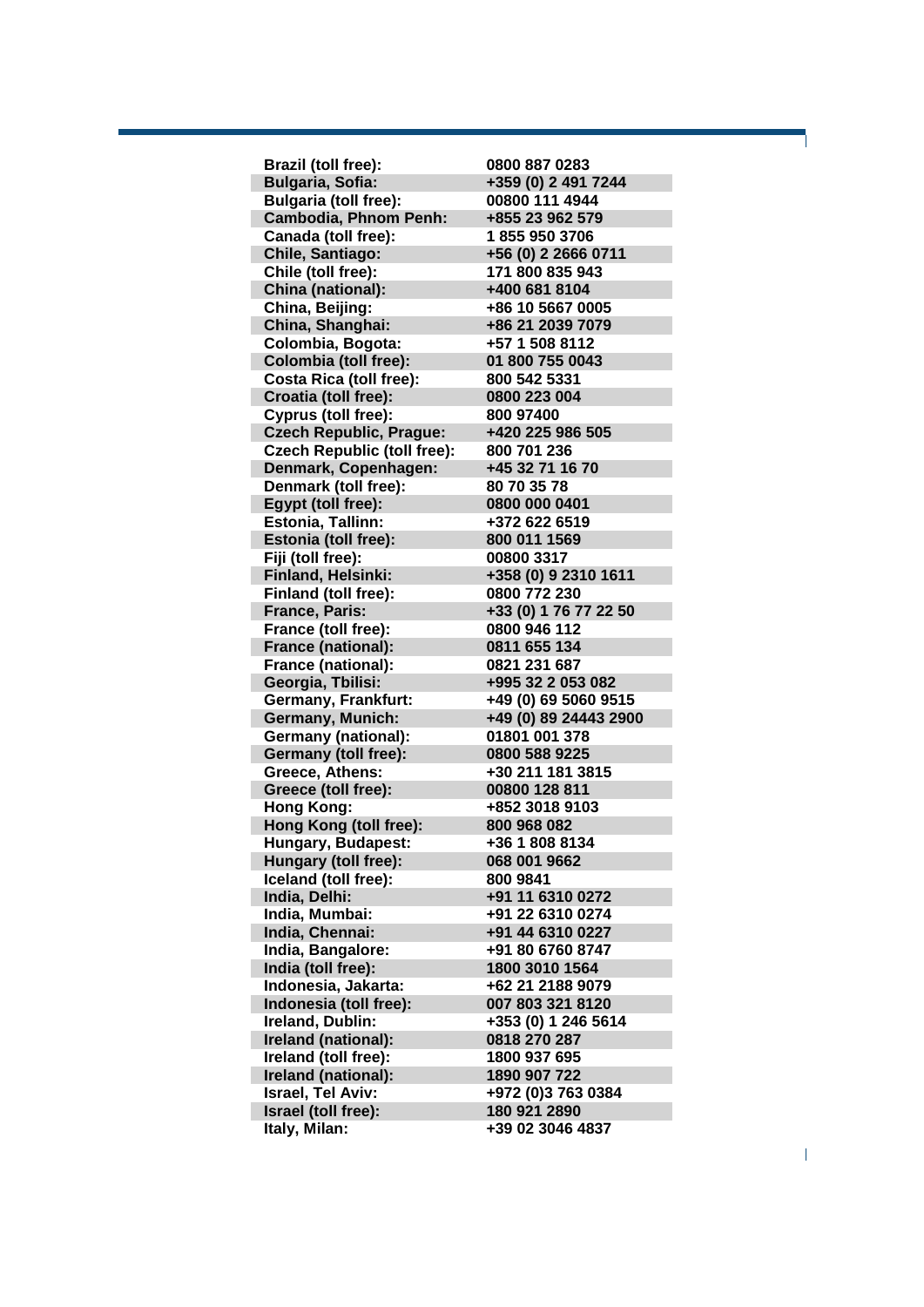**Italy, Rome: +39 06 4523 6635 Italy (toll free): 800 148 288 Japan, Tokyo: +81 3 4560 1274 Japan, Osaka: +81 6 4560 0303 Japan (mobile): 0120 270 611 Japan (toll free): 0120 286 011 Japan (national): 0570 005 744 Jordan (toll free): 0800 22156 Kazakhstan (toll free): 8800 333 7552 Kenya, Nairobi: +254 (0)207 643 596 South Korea, Seoul: +82 (0) 2 6007 0072 South Korea (toll free): 007 986 136 2233 Kuwait (national): +965 2206 3083 Latvia, Riga: +371 6778 2598 Latvia (toll free): 8000 4374 Lithuania, Vilnius: +370 5205 5239 Lithuania (toll free): 8800 31445 Luxembourg: +352 2730 2276 Luxembourg (toll free): 800 28428 Macau (national): +853 6262 1674 Malaysia, Kuala Lumpur: +60 (0) 3 7723 7140 Malaysia (toll free): 1 800 815 805 Mexico, Guadalajara: +52 33 4162 5891 Mexico, Mexico City: +52 55 8421 0857 Mexico, Monterrey: +52 81 4770 2472 Mexico (toll free): 01 800 283 3129 Morocco, Casablanca: +212 (0)520 480 128 Morocco (toll free): 0800 092 258 Netherlands, Amsterdam: +31 (0) 20 716 8266 Netherlands (toll free): 0800 020 0593 New Zealand, Christchurch: +64 (0) 3 974 2597 New Zealand, Wellington: +64 (0) 4 909 4676 New Zealand, Auckland: +64 (0) 9 929 1769 New Zealand (toll free): 0800 459 127 Nigeria, Lagos: +234 1 277 5140 Norway, Oslo: +47 2162 4054 Norway (toll free): 800 58459 Oman (toll free): 800 77269 Pakistan, Islamabad: +92 5181 08874 Panama, Panama City: +507 8 339 782 Panama (toll free): 00800 223 1430 Peru, Lima: +51 (0) 1 700 9587 Peru (toll free): 0800 78125 Philippines, Manila: +63 (0)2 395 3365 Philippines (toll free): 1800 111 017 51 Poland, Warsaw: +48 22 295 3504 Poland (toll free): 00800 121 4340 Portugal, Lisbon: +351 21 316 4041 Portugal (toll free): 800 784 434 Qatar (freephone): 00 800 100 499 Romania, Bucharest: +40 (0) 21 529 3969 Romania (toll free): 0800 801 030 Russia, Moscow: +7 495 213 0988 Russia (toll free): 8 800 500 9319 Saudi Arabia (toll free): 800 844 4963**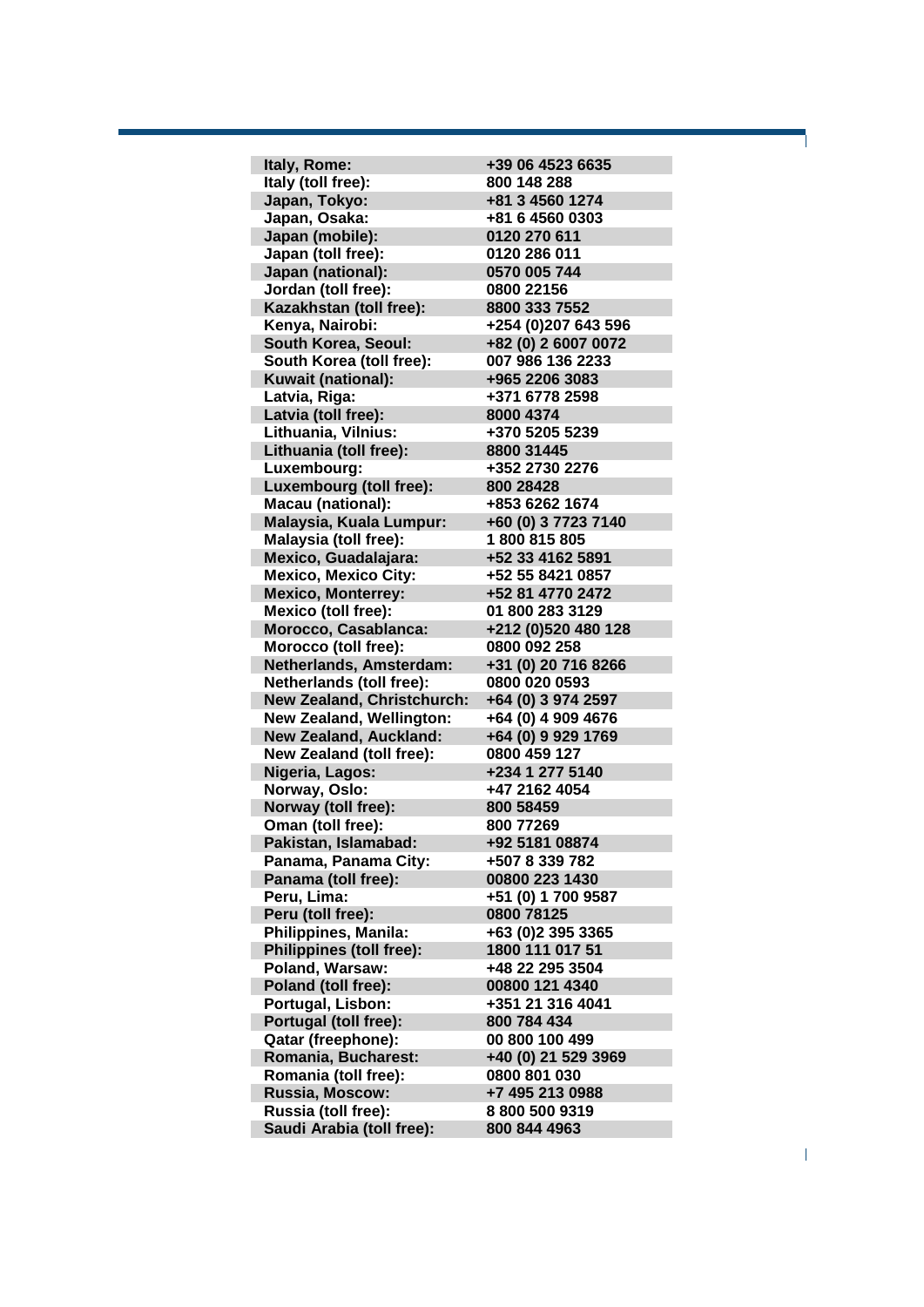| Saudi Arabia (toll free):       | 800 850 0227         |
|---------------------------------|----------------------|
| Serbia (toll free):             | 0800 190 698         |
| Singapore:                      | +65 6654 9111        |
| Singapore (toll free):          | 800 616 3175         |
| Slovakia, Bratislava:           | +421 (0)2 3321 5333  |
| Slovakia (toll free):           | 0800 001 661         |
| Slovenia, Ljubljana:            | +386 1 600 1622      |
| Slovenia (toll free):           | 0800 80994           |
| South Africa, Johannesburg:     | +27 (0)11 019 7087   |
| South Africa (toll free):       | 0800 988 886         |
| Spain, Madrid:                  | +34 91 114 6640      |
| Spain, Barcelona:               | +34 93 800 1935      |
| Spain (toll free):              | 900 803 689          |
| Sri Lanka, Sri Lanka:           | +94 720 910 348      |
| Sweden, Stockholm:              | +46 (0) 8 5065 3944  |
| Sweden (toll free):             | 0200 125 456         |
| Switzerland, Geneva:            | +41 (0) 22 595 4857  |
| <b>Switzerland, Zurich:</b>     | +41 (0) 44 580 7246  |
| <b>Switzerland (toll free):</b> | 0800 841 702         |
| Taiwan, Taipei:                 | +886 (0) 2 2656 7213 |
| Taiwan (toll free):             | 00 801 615 184       |
| <b>Thailand, Bangkok:</b>       | +66 (0) 2104 0767    |
| Thailand (toll free):           | 001 800 6136 2243    |
| Thailand (toll free):           | 1800 012 172         |
| Tunisia, Tunis:                 | +216 31 378 109      |
| Turkey, Istanbul:               | +90 212 375 50 13    |
| Turkey (toll free):             | 00 800 448 828 358   |
| Ukraine (toll free):            | 0800 500 732         |
| UAE (toll free):                | 8000 3570 2638       |
| UK (03):                        | +44 (0)330 336 6010  |
| UK (toll free):                 | 0800 368 0950        |
| UK (national):                  | 0844 473 5003        |
| UK (national):                  | 0845 545 0040        |
| <b>USA /Canada (toll free):</b> | 1-855-747-8824       |
| Uruguay (toll free):            | 0004 019 0561        |
| Venezuela, Caracas:             | +58 212 720 2342     |
| Venezuela (toll free):          | 0800 102 9660        |
| Vietnam, Hanoi:                 | +84 24 4458 3323     |
| Vietnam, Ho Chi Minh:           | +84 28 4458 1333     |
| Vietnam (toll free):            | 1800 9228            |



SafeUnsubscribe"

This email was sent to [info@incose.org](mailto:info@incose.org) by [info@incose.org](mailto:info@incose.org) | Rapid removal with [SafeUnsubscribe](http://visitor.constantcontact.com/do?p=un&mse=001rSkw_bAFFondz-nb3KsM8fvCX0Bzo9DAs178zcoHzUq_QY9mNdSSGA%3D%3D&t=001sAUPfN0wJRbSEPCWxNUQ8g%3D%3D&l=001FCSs65SMrsI%3D&id=001b-xBWU3VMkc4Hx7KwzMvny1Z4b1n_L9l&llr=gklfvycab)™ | [About our service provider.](http://www.constantcontact.com/legal/service-provider?cc=about-service-provider)